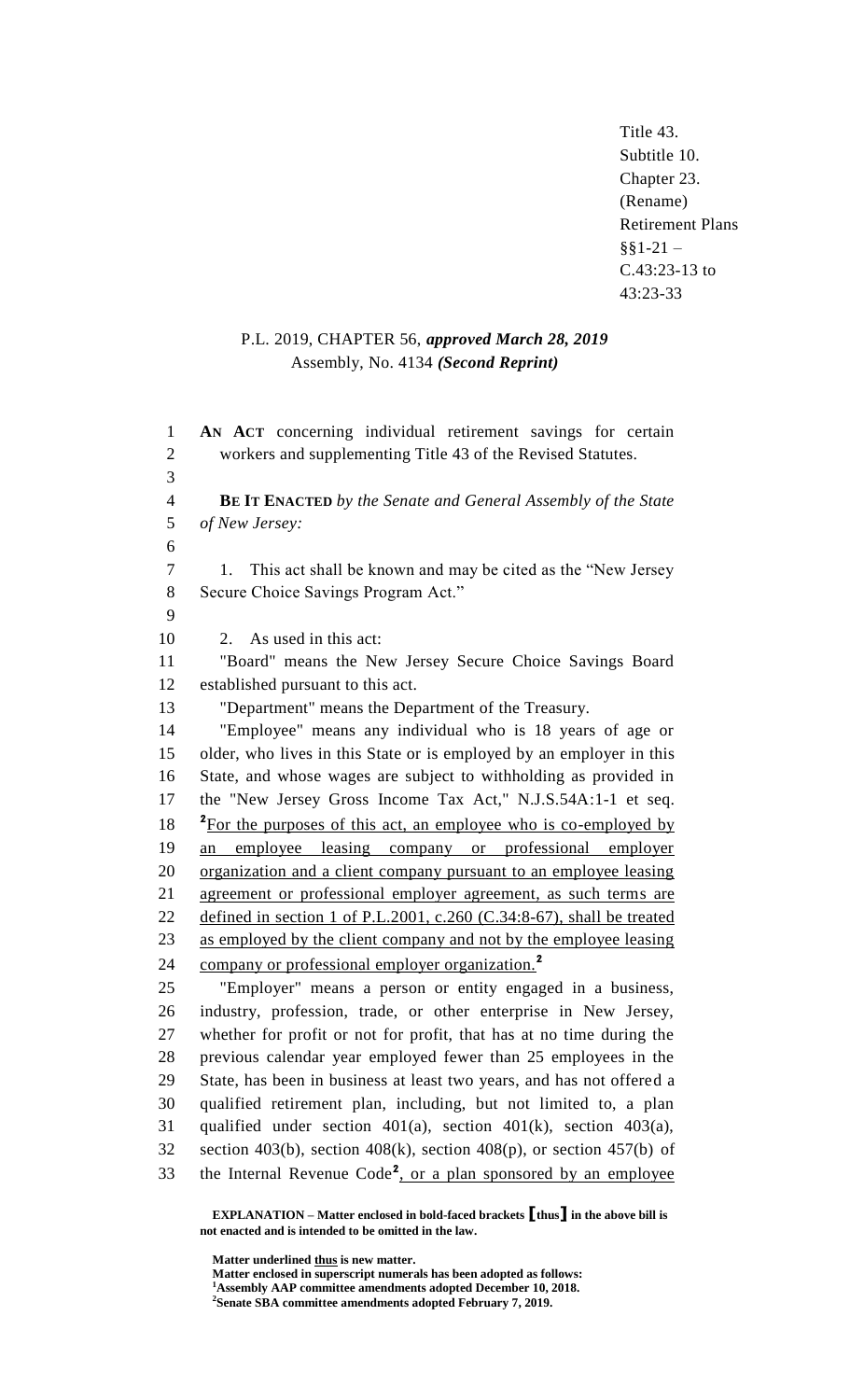leasing company or professional employer organization with which the employer has an employee leasing agreement or professional employer agreement as such terms are defined in section 1 of P.L.2001, c.260 (C. 34:8-67), **2** in the preceding two years. "Employer" shall not mean the State, its political subdivisions, any office, department, division, bureau, board, commission or agency of the State or one of its political subdivisions, or any public body in the State. "Enrollee" means any employee who is enrolled in the program. "Fund" means the New Jersey Secure Choice Savings Program Fund established pursuant to this act. "Internal Revenue Code" means the federal Internal Revenue Code of 1986, 26 U.S.C. s.1 et seq., or any successor law, in effect for the calendar year. "IRA" means a standard Individual Retirement Account under section 408, or a Roth Individual Retirement Account under section 408A, of the Internal Revenue Code. "Participating employer" means an employer or small employer that provides a payroll deposit retirement savings arrangement as provided under this act for its employees who are enrollees in the program. "Payroll deposit retirement savings arrangement" means an arrangement by which a participating employer allows enrollees to remit payroll deduction contributions to the program. "Program" means the New Jersey Secure Choice Savings Program established pursuant to this act. "Small employer" means a person or entity engaged in a business, industry, profession, trade, or other enterprise in New Jersey, whether for profit or not for profit, that employed less than 25 employees at any one time in the State throughout the previous calendar year, or has been in business less than two years, or both, but that notifies the board that it is interested in being a participating employer. "Wages" means any compensation within the meaning of section  $219(f)(1)$  of the Internal Revenue Code that is received by an 36 enrollee from a participating employer <sup>2</sup><sub>Of employee leasing</sub> company or professional employer organization with which the enrollee's employer has an employee leasing agreement or professional employer agreement as such terms are defined in 40 section 1 of P.L.2001, c.260 (C. 34:8-67)<sup>2</sup> during the calendar year. 3. A retirement savings program in the form of an automatic enrollment payroll deduction IRA, known as the New Jersey Secure Choice Savings Program, is hereby established and shall be administered by the board for the purpose of promoting greater retirement savings for private sector employees in a convenient, low

cost, and portable manner.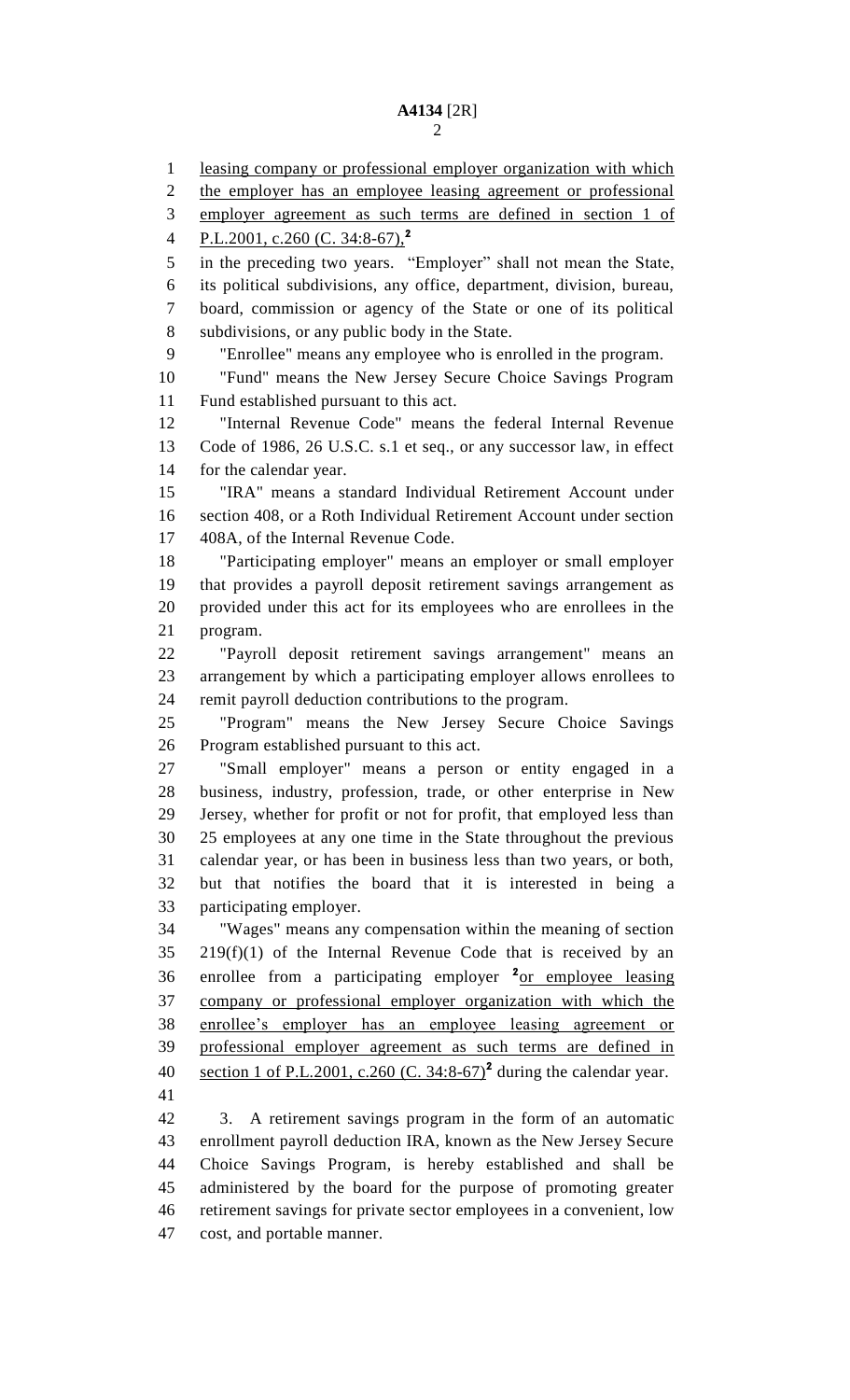4. a. The New Jersey Secure Choice Savings Program Fund is established as a special fund outside of the General Fund, separate and apart from all public moneys or funds of this State, with the board established pursuant to section 6 of this act as its trustee. The fund shall include the individual retirement accounts of enrollees, which shall be accounted for as individual accounts. Moneys in the 7 fund shall consist of moneys received from enrollees  $2 \cdot \text{directly}^2$  and 8 <sup>2</sup>through<sup>2</sup> participating employers pursuant to automatic payroll deductions and contributions to savings made pursuant this act. The fund shall be operated in a manner determined by the board, provided that the fund is operated so that the accounts of enrollees established under the program meet the requirements for IRAs under the Internal Revenue Code.

 b. The amounts deposited in the fund shall not constitute property of the State and the fund shall not be construed to be a department, institution, or agency of the State. Amounts on deposit in the fund shall not be commingled with State funds and the State shall have no claim to or against, or interest in, such funds.

 5. The New Jersey Secure Choice Administrative Fund is created as a nonappropriated separate and apart trust fund **<sup>2</sup> [**in**]** 22 outside of<sup>2</sup> the General Fund <sup>2</sup> in the Department of the Treasury, to 23 be used exclusively for the purpose of this act, P.L., c.  $(C \)$ 24 (pending before the Legislature as this  $\text{bill}$ <sup>2</sup>. The board shall use moneys in the administrative fund to pay for administrative expenses it incurs in the performance of its duties under this act. The board shall use moneys in the administrative fund to cover startup administrative expenses it incurs in the performance of its duties under this act. The administrative fund may receive any grants or other moneys designated for administrative purposes from the State, or any unit of federal or local government, or any other person, firm, partnership, or corporation. Any interest earnings that are attributable to moneys in the administrative fund shall be deposited into the administrative fund.

6. There is established **<sup>2</sup>** in, but not of, the Department of the 37 Treasury<sup>2</sup> the New Jersey Secure Choice Savings Board.

a. The board shall consist of the following members:

 (1) the State Treasurer, or the State Treasurer's designee, who shall serve as chair;

(2) the State Comptroller, or the State Comptroller's designee;

 (3) the Director of the Office of Management and Budget, or the director's designee;

 (4) two representatives of the general public with expertise in retirement savings plan administration or investment, or both, of 46 which one representative shall be appointed <sup>2</sup>the Governor upon the 47 recommendation of<sup>2</sup> by the Speaker of General Assembly and one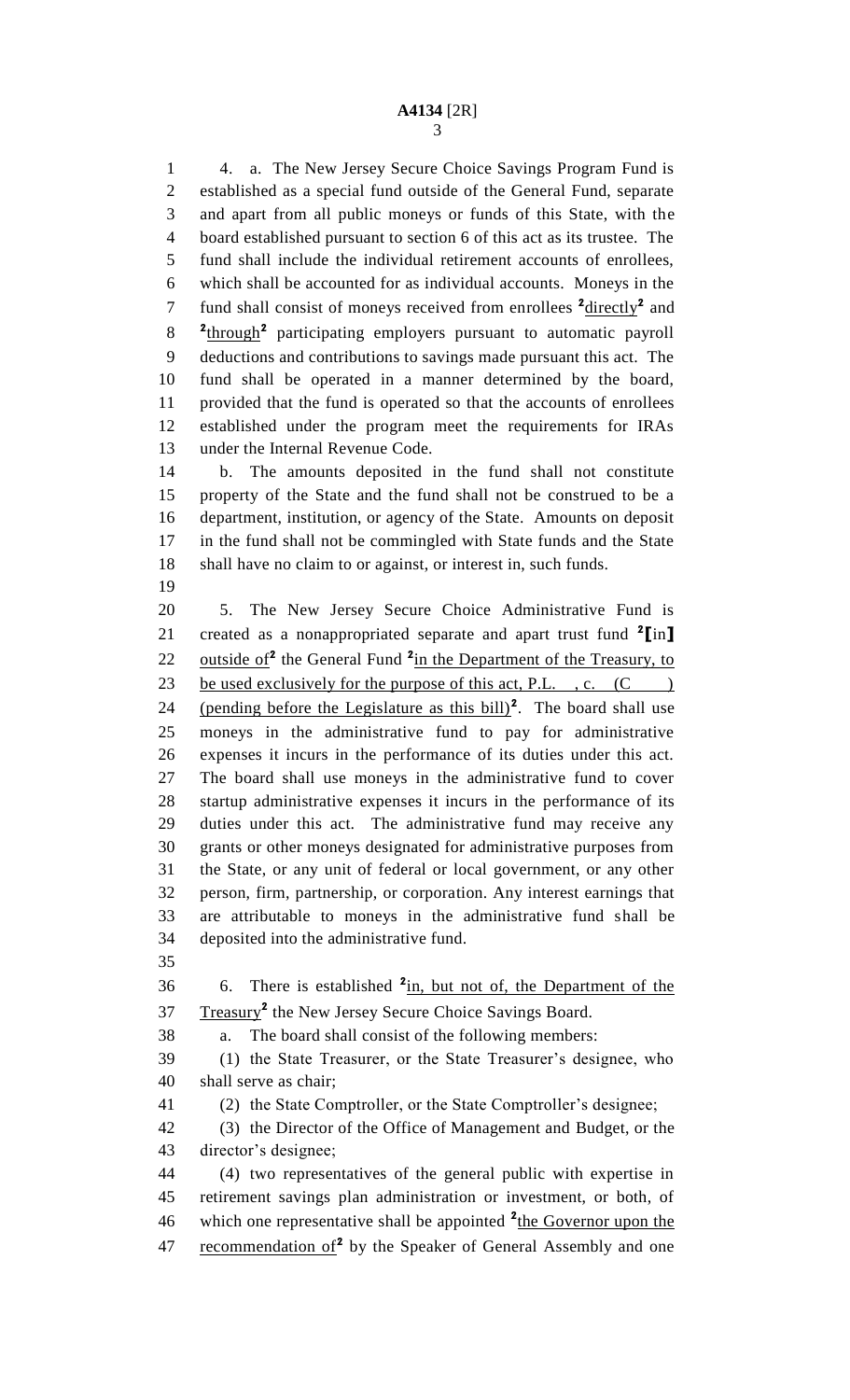representative appointed by **<sup>2</sup>** 1 representative appointed by  $\frac{2 \text{ the}}{\text{C}}$  Governor upon the 2 recommendation of<sup>2</sup> the Senate President<sup>1</sup>, with both appointments being made in consultation with organizations representing business, including organizations representing businesses or 5 professionals in the securities and investment industries<sup>1</sup>; (5) a representative of **<sup>2</sup> [**participating employers**]** a business 7 trade association<sup>2</sup>, appointed by the Governor; and (6) a representative of enrollees, appointed by the Governor. b. Members of the board shall serve without compensation. c. The initial terms of the appointees shall be as follows: the 11 public representative <sup>2</sup>[appointed] recommended<sup>2</sup> by the Senate President, for four years; the public representative **<sup>2</sup> [**appointed**]** 13 recommended<sup>2</sup> by the Speaker of the General Assembly, for two years; the representative of **<sup>2</sup> [**participating employers**]** a business 15 trade orgaization<sup>2</sup>, for three years; and the representative of enrollees for one year. Thereafter, all of the appointees shall be for terms of four years. d. A vacancy in the term of an appointed board member shall be filled for the balance of the unexpired term in the same manner as the original appointment. 21 e. Each appointment by the Governor <sup>2</sup>not appointed upon the recommendation of the Senate President or the Speaker of the 23 General Assembly<sup>2</sup> shall be subject to the advice and consent of the Senate. In case of a vacancy during a recess of the Senate, the Governor shall make a temporary appointment until the next meeting of the Senate, at which time the Governor shall appoint a person to fill the office. f. Each board member, prior to assuming office, shall take an oath that the member will diligently and honestly administer the affairs of the board and that the member will not knowingly violate or willingly permit to be violated any of the provisions of law applicable to the program. The oath shall be certified by the officer before whom it is taken and immediately filed with the Secretary of State. 7. The board, the individual members of the board, the trustee appointed under subsection b. of section 8 of this act, any other agents appointed or engaged by the board, and all persons serving as program staff shall discharge their duties with respect to the program solely in the interest of the program's enrollees and beneficiaries as follows: a. By investing with the care, skill, prudence, and diligence under the prevailing circumstances that a prudent person acting in a like capacity and familiar with those matters would use in the conduct of an enterprise of a similar character and with similar aims; and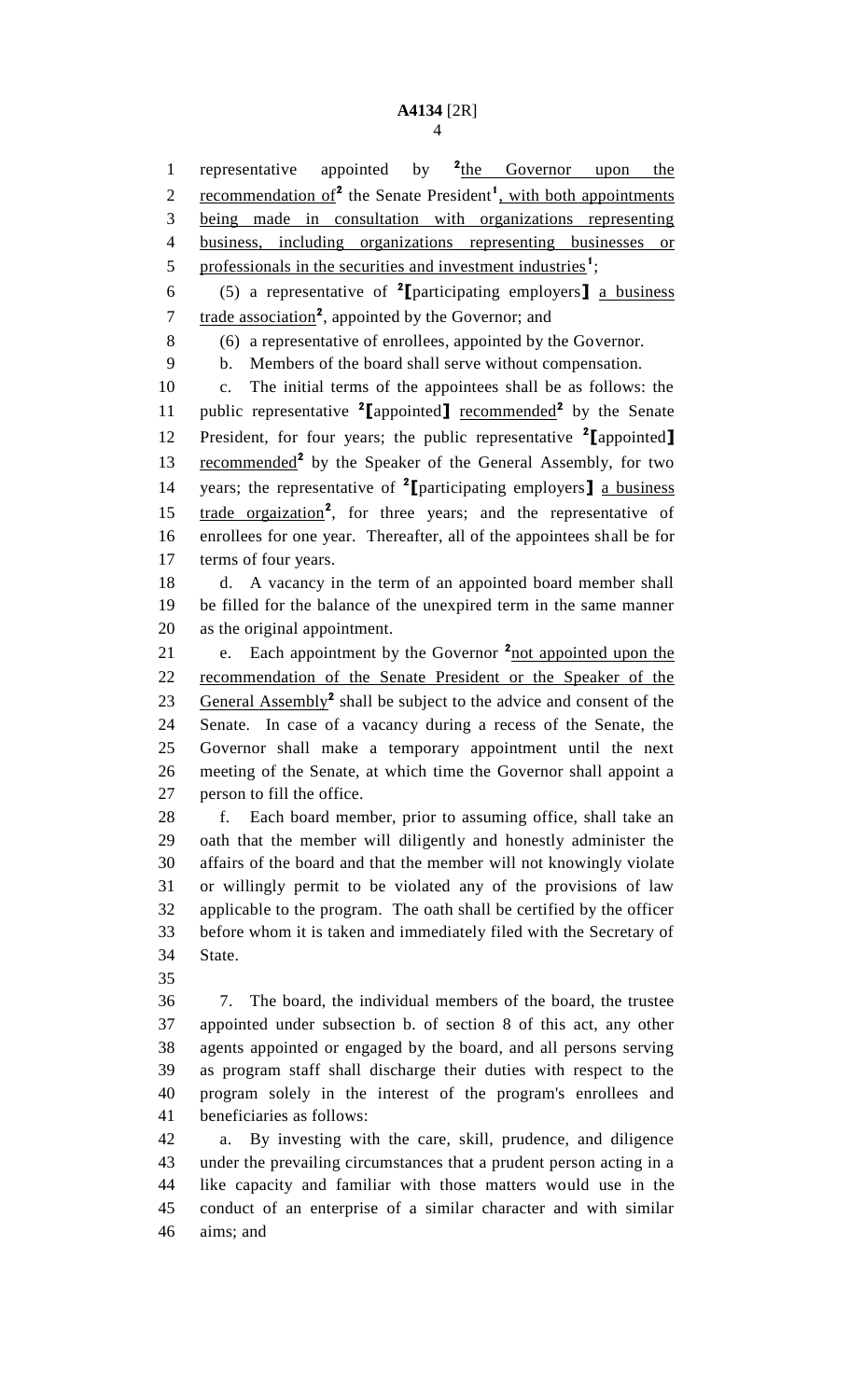1 b. By using any contributions paid by employees <sup>2</sup> directly<sup>2</sup> and 2 <sup>2</sup><sup>through</sup> participating<sup>2</sup> employers <sup>2</sup>pursuant to automatic payroll 3 deductions and contributions<sup>2</sup> into the fund exclusively for the purpose of paying benefits to the enrollees of the program, for the cost of administration of the program, and for investments made for the benefit of the program. 8. In addition to the other duties and responsibilities provided in this act, the board shall: a. Design, establish, and operate the program in a manner that: (1) accords with best practices for retirement savings vehicles; (2) maximizes participation, savings, and sound investment practices; (3) maximizes simplicity, including ease of administration for participating employers and enrollees; (4) provides an efficient product to enrollees by pooling investment funds; (5) ensures the portability of benefits; and (6) provides for the deaccumulation of enrollee assets in a manner that maximizes financial security in retirement; b. Appoint a trustee to the fund in compliance with section 408 of the Internal Revenue Code; c. Explore and establish investment options, subject to section 11 of this act, that offer employees returns on contributions and the conversion of individual retirement savings account balances to secure retirement income without incurring debt or liabilities to the State; d. Establish the process by which interest, investment earnings, and investment losses are allocated to individual program accounts on a pro rata basis and are computed at the interest rate on the balance of an individual's account; e. Make and enter into contracts necessary for the administration of the program and the fund, including, but not limited to, retaining and contracting with investment managers, private financial institutions, other financial and service providers, consultants, actuaries, counsel, auditors, third-party administrators, and other professionals as necessary; f. Conduct a review of the performance of any investment vendors not less than once every two years, including, but not limited to, a review of returns, fees, and customer service, and post a copy of reviews conducted under this subsection to an Internet website established and maintained by the board; g. Determine the number and duties of staff members needed to administer the program and employ a staff, including, as needed, appointing a program administrator, and entering into contracts with the State Treasurer to make employees of the department available to administer the program;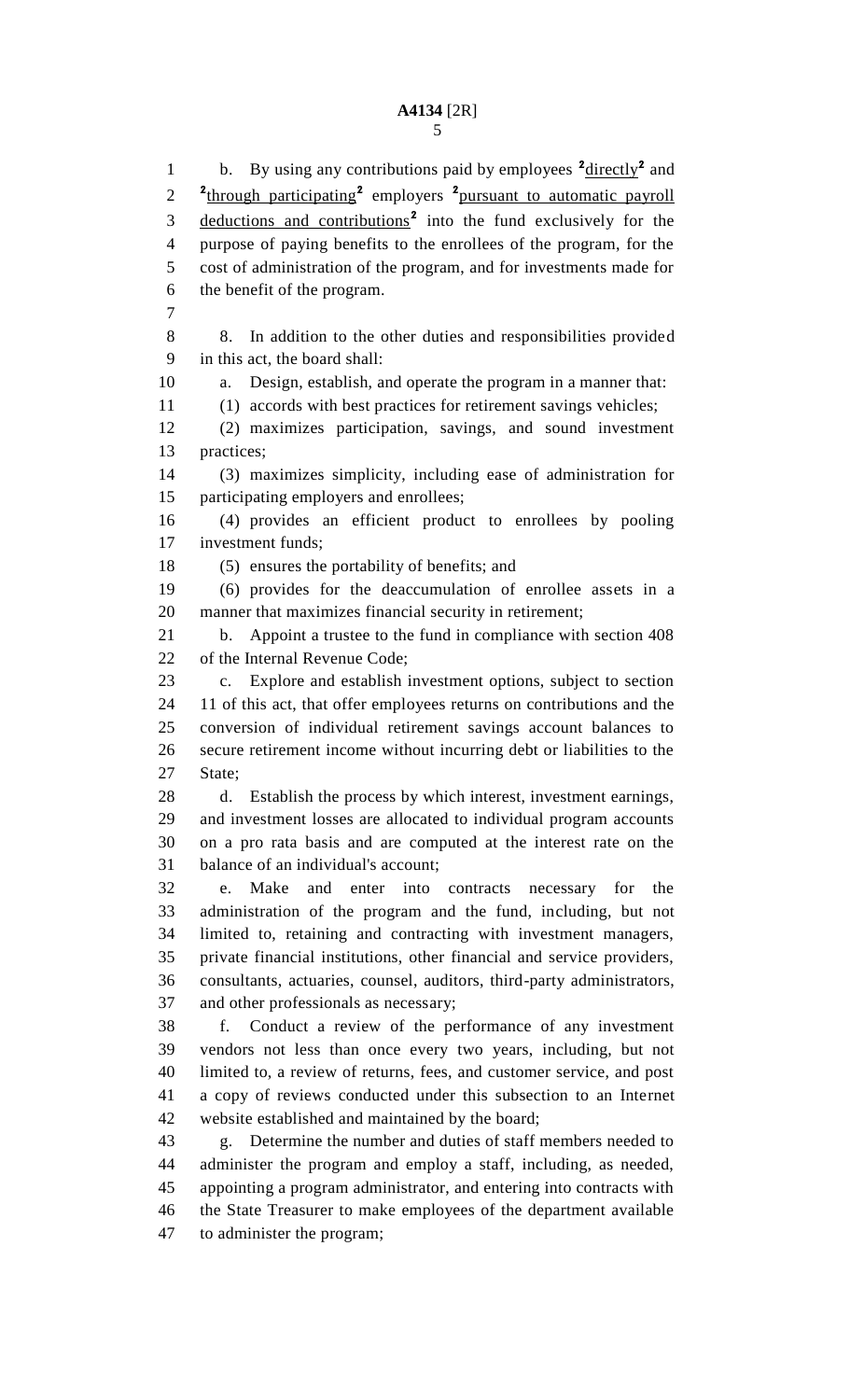h. Ensure that moneys in the fund be held and invested as pooled investments described in section 11 of this act, with a view to achieving cost savings through efficiencies and economies of scale;

 i. Evaluate and establish the process by which an enrollee is able to contribute a portion of the enrollee's wages to the program for automatic deposit of those contributions and the process by which the participating employer provides a payroll deposit retirement savings arrangement to forward those contributions and related information to the program, including, but not limited to, contracting with financial service companies and third-party administrators with the capability to receive and process employee information and contributions for payroll deposit retirement savings arrangements or similar arrangements;

 j. Design and establish the process for enrollment by an employee pursuant to section 14 of this act, including the process by which an employee can opt not to participate in the program, select a contribution level, select an investment option, and terminate participation in the program;

 k. Evaluate and establish the process by which an individual may voluntarily enroll in and make contributions to the program;

 l. Accept any grants, appropriations, or other moneys from the State, any unit of federal, State, or local government, or any other person, firm, partnership, or corporation solely for deposit into the fund, whether for investment or administrative purposes;

 m. Evaluate the need for, and procure as needed, insurance against any and all loss in connection with the property, assets, or activities of the program, and indemnify as needed each member of the board from personal loss or liability resulting from a member's action or inaction as a member of the board;

 n. Make provisions for the payment of administrative costs and expenses for the creation, management, and operation of the program, including the costs associated with subsections e., g., i., and m. of this section, subsection b. of section 11, subsection a. of section 18, and subsection m. of section 19 of this act, and keep annual administrative fees as low as possible, but in no event shall annual administrative fees exceed 0.6 percent of the fund's total 38 balance<sup>1</sup>, except that, during the first three years after the establishment of the program annual administrative fees may be set 40 at not more than 0.75 percent of the fund's total balance<sup>1</sup>. "Administrative fees" shall include any investment fees incurred pursuant to this section. Subject to appropriation, the State may pay administrative costs associated with the creation and management of the program until sufficient assets are available in the fund for that purpose. Thereafter, all administrative costs of the fund, including repayment of any funds provided by the State, shall be paid only out of moneys on deposit therein, except that, private funds or federal funding received under subsection l. of this section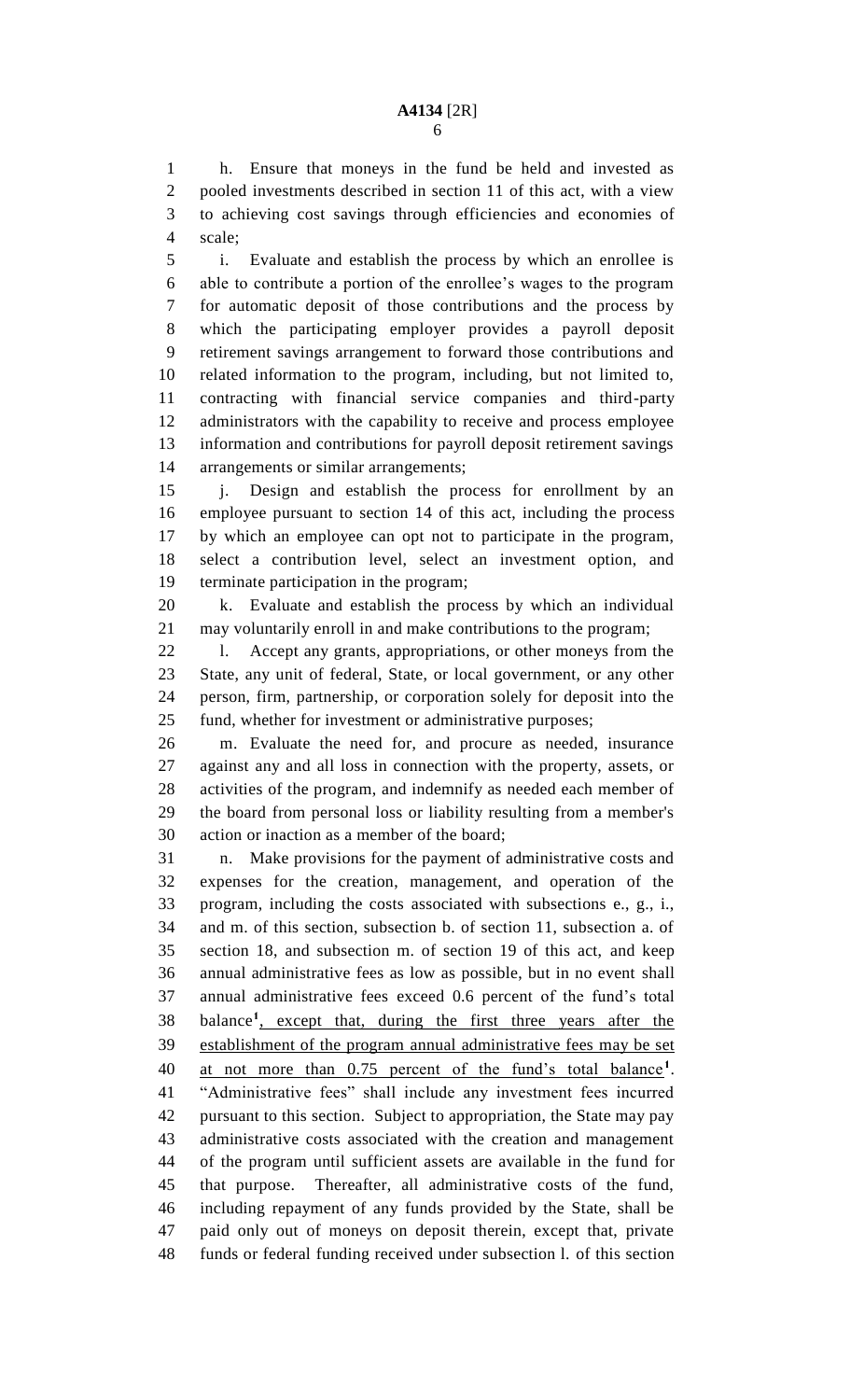in order to implement the program shall not be repaid unless those funds were offered contingent upon the promise of repayment; o. Allocate administrative fees to individual retirement accounts in the program on a pro rata basis; p. Set minimum and maximum contribution levels in accordance with limits established for IRAs by the Internal Revenue Code; q. Facilitate education and outreach to employers and 9 employees<sup>2</sup>, including the promotion of the benefits of retirement savings and other information that promote financial literacy 11 necessary for sound financial decision-making<sup>2</sup>; r. Facilitate compliance by the program with all applicable requirements for the program under the Internal Revenue Code, including tax qualification requirements or any other applicable law and accounting requirements; s. Carry out the duties and obligations of the program in an effective, efficient, and low-cost manner; t. Exercise any and all other powers reasonably necessary for the effectuation of the purposes, objectives, and provisions of this act pertaining to the program; and u. Deposit into the New Jersey Secure Choice Administrative Fund all grants, gifts, donations, fees, and earnings from investments from the New Jersey Secure Choice Savings Program Fund that are used to recover administrative costs. All expenses of the board shall be paid from the New Jersey Secure Choice Administrative Fund. 9. The board shall annually prepare and adopt a written statement of investment policy that includes a risk management and oversight program. This investment policy shall prohibit the board, program, and fund from borrowing for investment purposes. The risk management and oversight program shall be designed to ensure that an effective risk management system is in place to monitor the risk levels of the program and fund portfolio, to ensure that the risks taken are prudent and properly managed, to provide an integrated process for overall risk management, and to assess investment returns as well as risk to determine if the risks taken are adequately compensated compared to applicable performance benchmarks and

 policy and any changes in the investment policy at a public hearing. 

 10. a. Moneys in the fund shall be invested, or reinvested, as the case may be, by the department. The department shall comply with any and all applicable federal and State laws, rules, and regulations, as well as any and all rules or regulations promulgated by the board with respect to the program and the investment of the fund, including, but not limited to, the investment policy.

standards. The board shall consider the statement of investment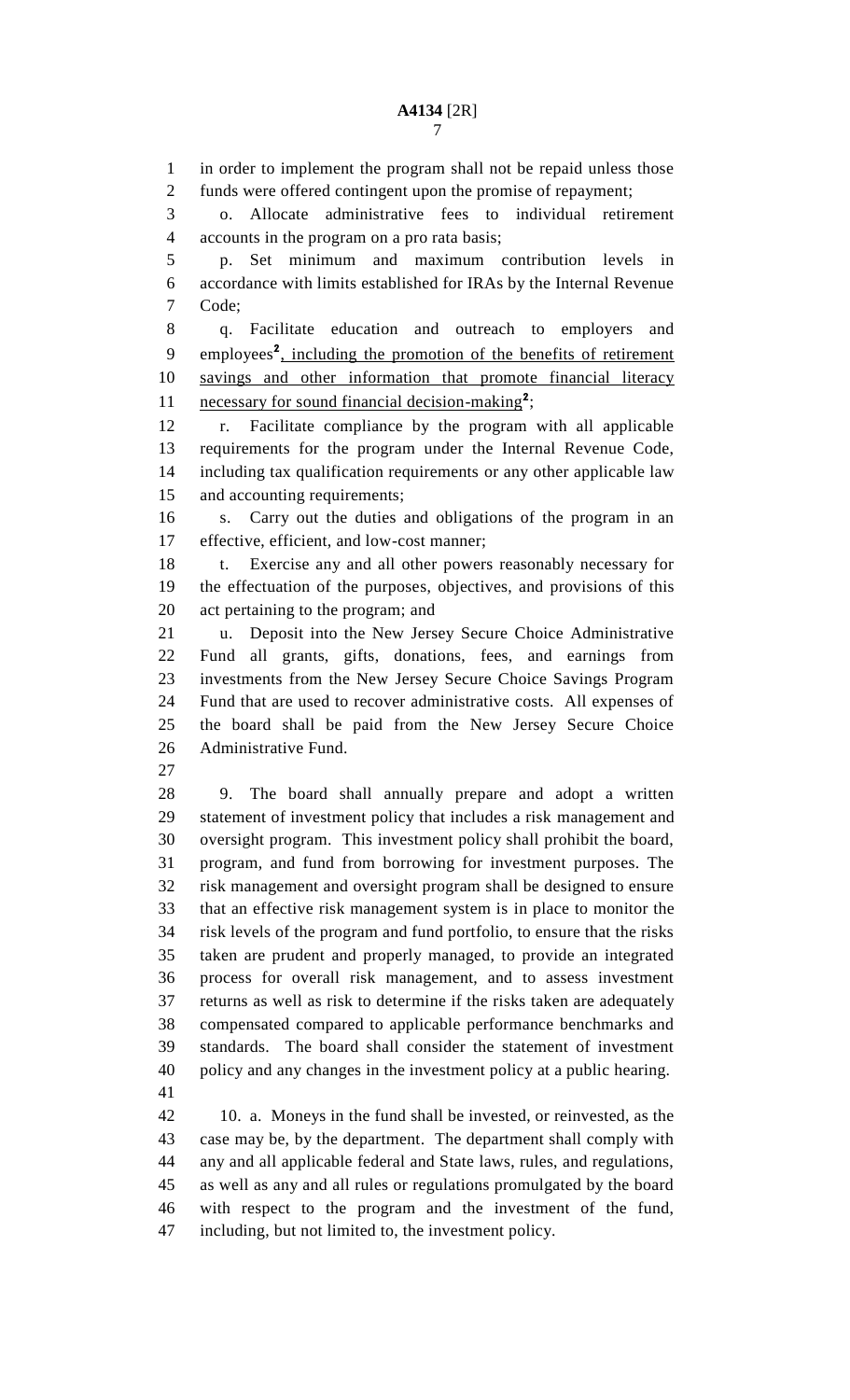b. The department shall provide reports as the board deems necessary for the board to oversee the department's performance and the performance of the fund.

11. a. **<sup>2</sup> [**The board shall establish as an investment option a life- cycle fund with a target date based upon the age of the enrollee. This fund shall be the default investment option for enrollees who fail to elect an investment option unless and until the board designates by rule or regulation a new investment option as the default as described in subsection c. of this section.

11 b.<sup> $\int$ </sup><sup>2</sup> The board may <sup>2</sup> $\left[$  also  $\right]$ <sup>2</sup> establish any or all of the following **2 [**additional**] 2** investment options:

(1) **<sup>2</sup> [**a conservative principal protection fund;

(2) a growth fund;

 (3) a secure return fund whose primary objective is the preservation of the safety of principal and the provision of a stable and low-risk rate of return. If the board elects to establish a secure return fund, the board may procure any insurance, annuity, or other product to insure the value of enrollees' accounts and guarantee a rate of return. The cost of this funding mechanism shall be paid out of the fund. Under no circumstances shall the board, program, fund, the State, or any participating employer assume any liability for investment or actuarial risk. The board shall determine whether to establish such investment options based upon an analysis of their cost, risk profile, benefit level, feasibility, and ease of implementation;**] 2 1 [**or**] 1** 

27  $\text{I}(4)$  an annuity fund<sup>1</sup>:

 $(5)$ <sup>2</sup> a capital preservation fund, which prioritizes the security 29 of the deposit over the rate of return. If the board elects to establish a capital preservation fund, the board may provide that the first \$1,000 in contributions made by, or on behalf of, an enrollee shall 32 be deposited into the capital preservation fund and the board may provide for an account revocation period during which, if the enrollee chooses to end participation in the program, the enrollee may withdraw the deposited amounts from the capital preservation fund without penalty; or

**2 [**(6)**]** (2) a life-cycle fund; or

38  $\left(\frac{3}{2}\right)^2$  any other <sup>2</sup> investment<sup>2</sup> option deemed appropriate by the 39 <u>board</u><sup>1</sup>.

 **[**c.If the board elects to establish a secure return fund, the board shall then determine whether that option shall replace the target date or life-cycle fund as the default investment option for enrollees who do not elect an investment option. In making this determination, the board shall consider the cost, risk profile, benefit level, and ease of enrollment in the secure return fund. The board may at any time thereafter replace the default investment option and, based upon an analysis of these criteria, establish either the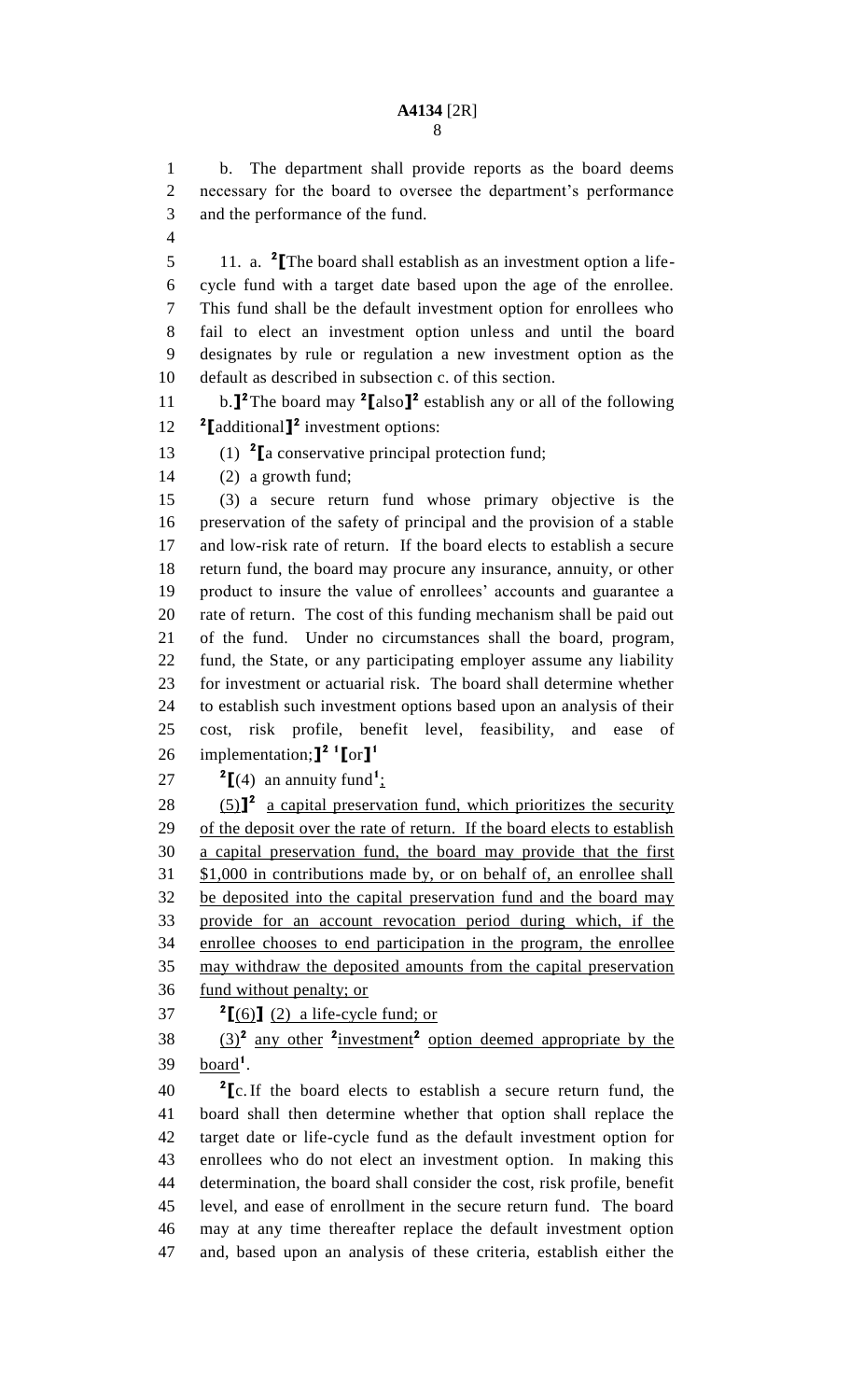secure return fund or the life-cycle fund as the default for enrollees who do not elect an investment option. d. Notwithstanding any other provision of this section, the board shall not offer more than five investment options in any given calendar year.**]** b. The board shall designate by rule or regulation one of the investment options as the default investment option for enrollees who fail to elect an investment option and may, from time to time, amend, modify or repeal such investment options as it deems necessary or proper, and may subsequently select, by rule or 11 regulation, a different investment option as the default investment option.**<sup>2</sup>** 12. Interest, investment earnings, and investment losses shall be allocated to individual program accounts as established by the board pursuant to subsection d. of section 8 of this act. An individual's retirement savings benefit under the program shall be an amount equal to the balance in the individual's program account on the date the retirement savings benefit becomes payable. The State shall have no liability for the payment of any benefit to any participant in the program. 13. a. Prior to the opening of the program for enrollment, the board shall design and disseminate to all employers an employer information packet and an employee information packet, which shall include background information on the program, appropriate disclosures for employees, and, if necessary, information regarding the vendor Internet website described in subsection j. of section 14 29 of this act. <sup>2</sup>The board shall establish and maintain an internet website designed to make available to employers, employees, and members of the general public the employee information packet, the employer information packet, all reports provided pursuant to subsection a. of section 18 of P.L. c., (C. )(pending before the Legislature as this bill), and any other reports, documents or information deemed appropriate by the board.**<sup>2</sup>** b. For the first six months following the opening of the program, the board shall provide a process by which employers may register for participation in the program. c. The employee information packet designed by the board shall include a disclosure form. The disclosure form shall explain, but not be limited to, all of the following: (1) the benefits and risks associated with making contributions to the program; (2) the mechanics of how to make contributions to the program; (3) how to opt out of the program; (4) how to participate in the program with a level of employee contributions other than three percent; (5) the process for withdrawal of retirement savings;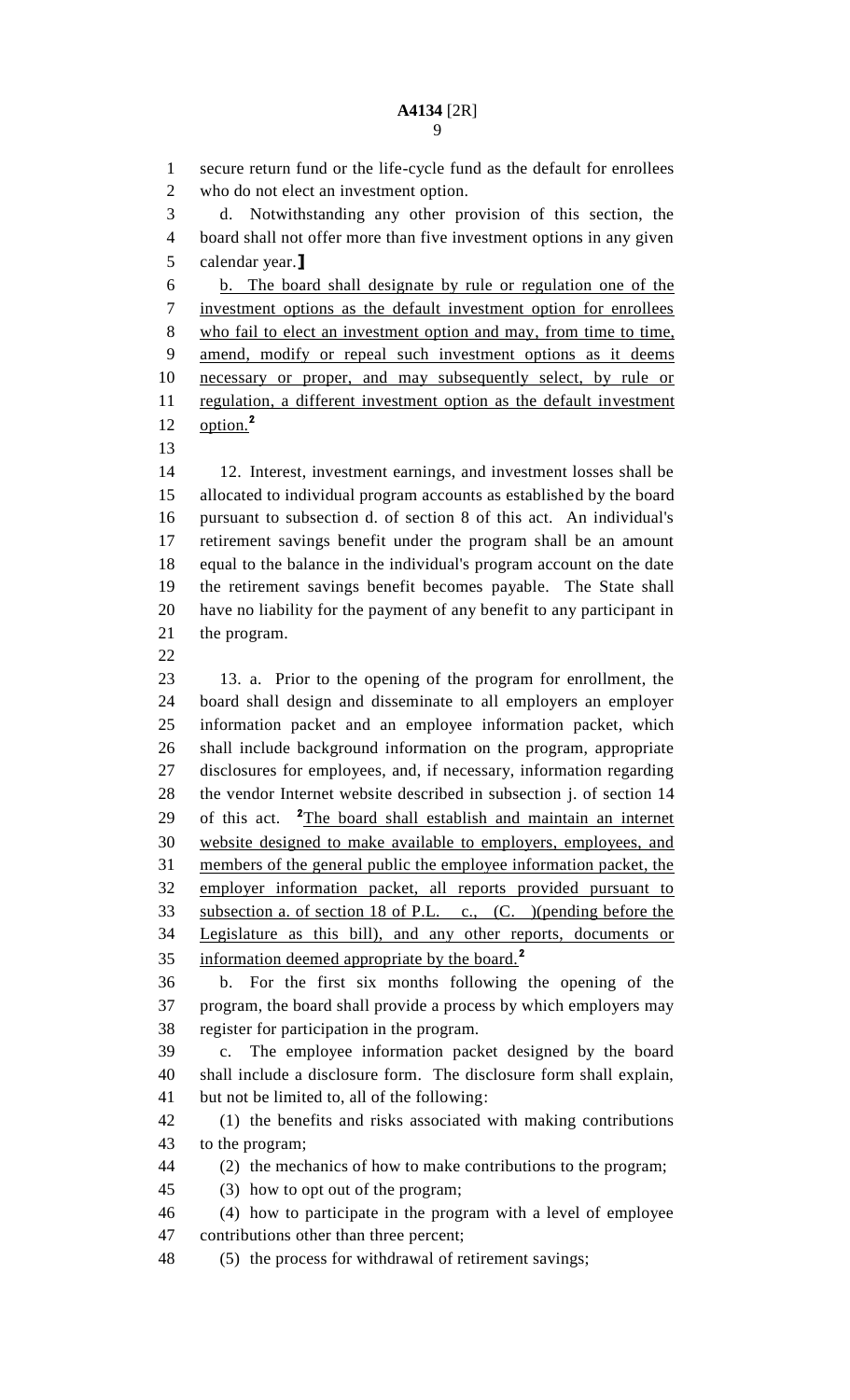(6) how to obtain additional information about the program; (7) that employees seeking financial advice should contact financial advisors, that participating employers are not in a position to provide financial advice, and that participating employers are not liable for decisions employees make pursuant to this act; (8) that the program is not an employer-sponsored retirement

plan; and

(9) that the program fund is not guaranteed by the State.

 d. The employee information packet shall also include a form for an employee to note his or her decision to opt out of participation in the program or elect to participate with a level of employee contributions other than three percent.

 e. Participating employers shall supply the employee information packet to employees upon implementation of the program. Participating employers shall supply the employee information packet to new employees at the time of hiring, and new employees may opt out of participation in the program or elect to participate with a level of employee contributions other than three percent at that time.

14. **<sup>2</sup> [**Except as otherwise provided in section 21 of this act, the**]** 22 The<sup>2</sup> program shall be implemented, and enrollment of employees shall begin, within 24 months after the effective date of this act. <sup>2</sup>The board may extend the time period within which the program is implemented and enrollment of employees begins, but not by more than 12 months. The board shall implement the program in two phases based on the size of the employers participating, as measured by the number of employees per employer, with the 29 program implemented sooner for larger employers.<sup>2</sup> The following provisions of this section shall be in force after the board opens the program for enrollment:

 a. Each employer shall establish a payroll deposit retirement savings arrangement to allow each employee to participate in the program not more than nine months after the board opens the program for enrollment.

 b. Employers shall automatically enroll in the program each of their employees who has not opted out of participation in the program using the form described in subsection d. of section 13 of this act and shall provide payroll deposit retirement savings arrangements for their employees and, on behalf of the employees, deposit these funds into the program. Small employers may, but are not required to, provide payroll deposit retirement savings arrangements for each employee who elects to participate in the program.

 c. Enrollees shall have the ability to select a contribution level into the fund. This level may be expressed as a percentage of wages or as a dollar amount up to the deductible amount for the enrollee's taxable year under section 219(b)(1)(A) of the Internal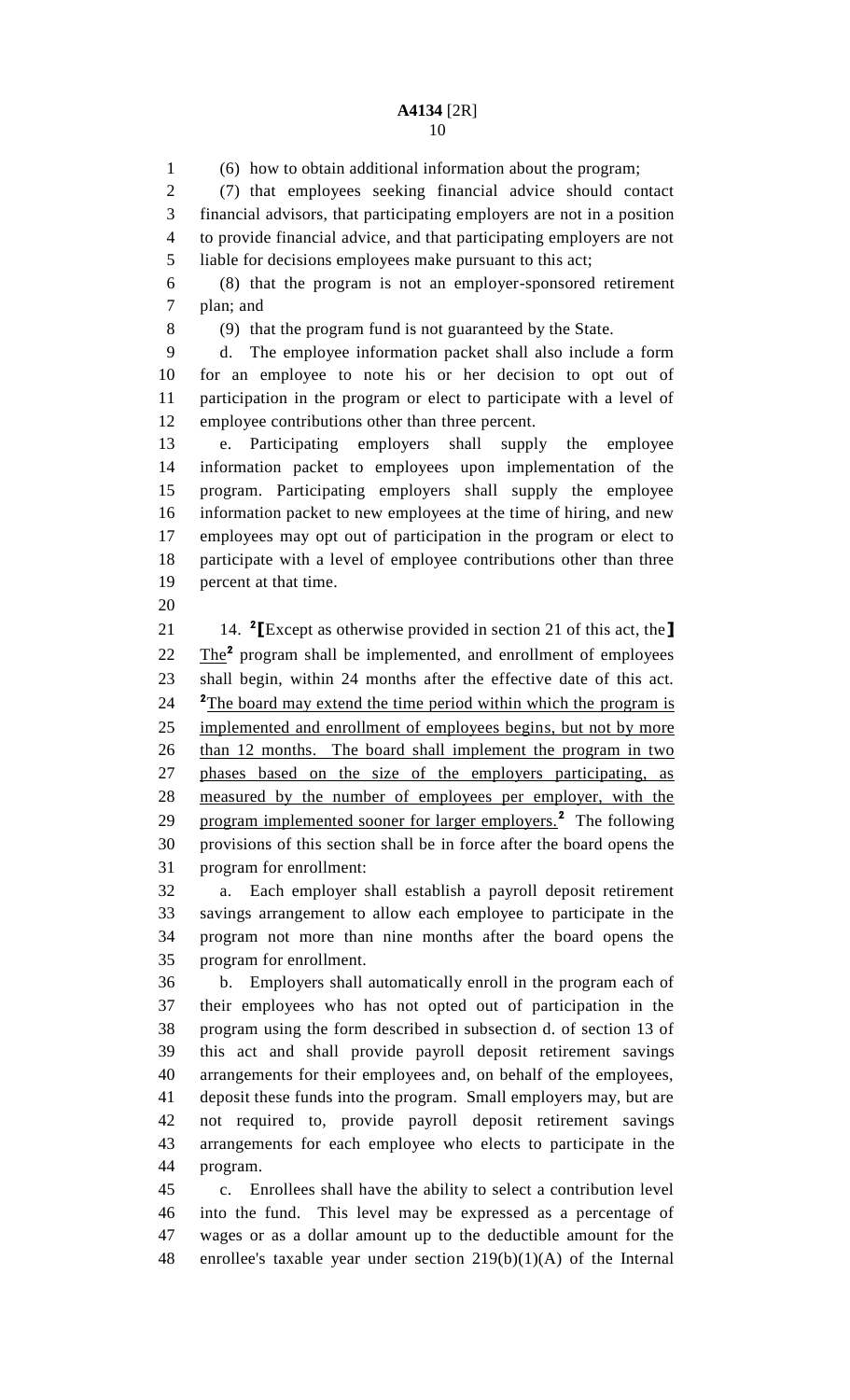Revenue Code. Enrollees may change their contribution level no more than once every calendar quarter, subject to rules and regulations promulgated by the board. If an enrollee fails to select a contribution level using the form described in subsection d. of section 13 of this act, then the enrollee shall contribute three percent of the enrollee's wages to the program, so long as the contributions do not cause the enrollee's total contributions to IRAs for the year to exceed the deductible amount for the enrollee's taxable year under section 219(b)(1)(A) of the Internal Revenue Code.

 d. Enrollees may select an investment option from the permitted investment options listed in section 11 of this act. Enrollees may change their investment option **<sup>1</sup> [**no more than once every calendar quarter, subject to the**]** in the manner specified by**<sup>1</sup>** 15 rules and regulations promulgated by the board<sup>1</sup>, which shall include specifications regarding how frequently enrollees may 17 change their investment options<sup>1</sup>. In the event that an enrollee fails to select an investment option, that enrollee shall be placed in the investment option selected by the board as the default under subsection c. of section 11 of this act. If the board has not selected a default investment option under subsection c. of section 11 of this act, then an enrollee who fails to select an investment option shall be placed in the life-cycle fund investment option.

 e. Following initial implementation of the program pursuant to this section, at least once every year, participating employers shall designate an open enrollment period during which employees who previously opted out of the program may enroll in the program.

 f. (1) For any employee hired by an employer more than six months after the board opens the program for enrollment, the employer shall enroll the employee in the program no later than three months following the date of hire of the employee, unless the employee opts out of enrollment in the program prior to being enrolled.

 (2) Any newly hired employee who has previously been enrolled in the program shall have the option of making direct contributions into that employee's existing account, provided that paragraph (1) of this subsection also applies to the employer of a newly hired employee who has been previously enrolled in the program.

 g. An employee who opts out of the program who subsequently wants to participate through the participating employer's payroll deposit retirement savings arrangement may only enroll during the participating employer's designated open enrollment period or if permitted by the participating employer at an earlier time.

44 h. Employers shall retain the option at all times to set up  $2_{\text{OT}}$ 45 provide coverage under<sup>2</sup> any type of employer-sponsored retirement 46 plan <sup>2</sup> or to elect to offer coverage through a plan sponsored by an employee leasing company or professional employer organization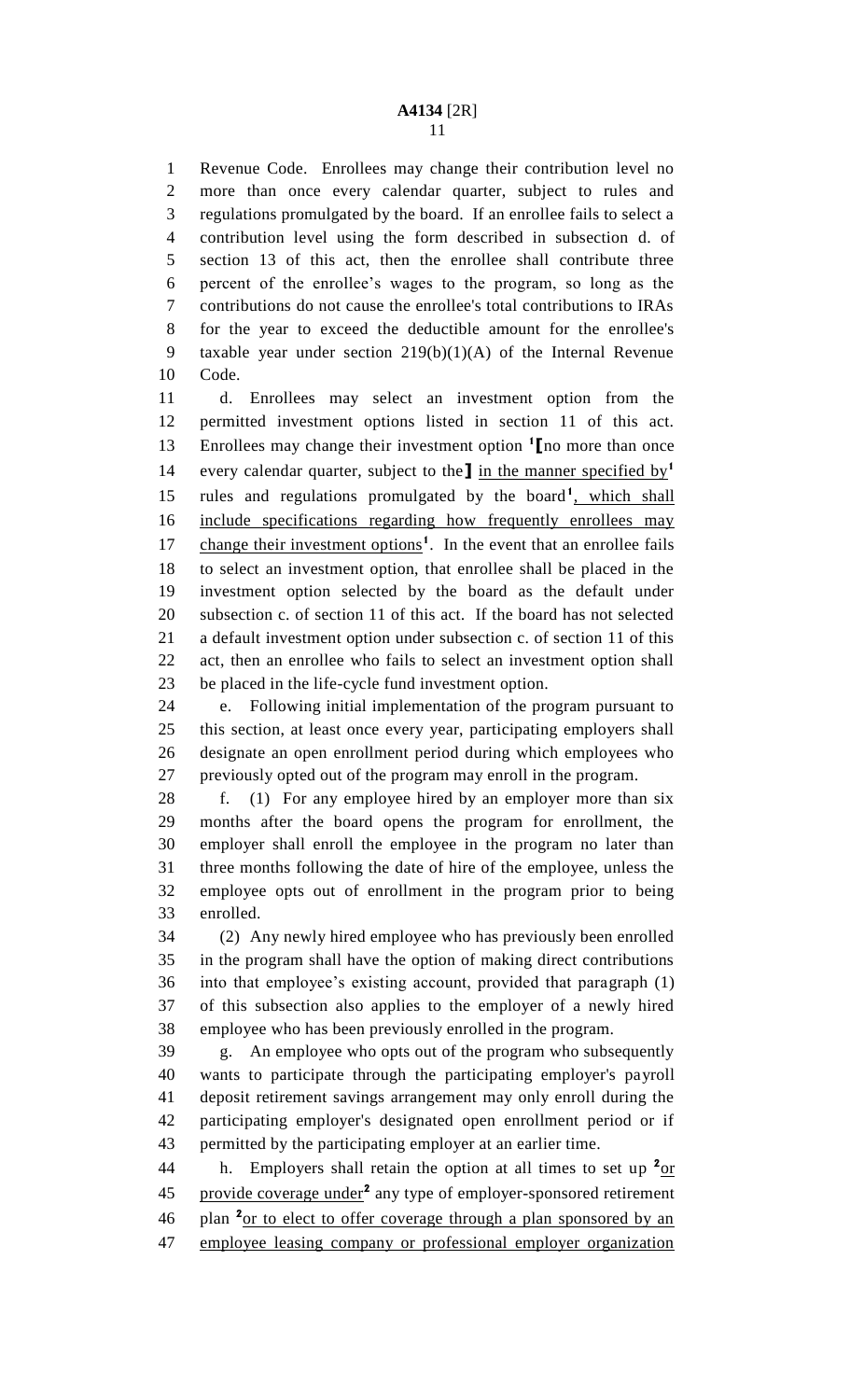with which that employer has an employee leasing agreement or professional employer agreement as such terms are defined in 3 section 1 of P.L.2001, c.260 (C.  $34:8-67$ )<sup>2</sup>, such as a defined benefit plan or a 401(k), Simplified Employee Pension (SEP) plan, or Savings Incentive Match Plan for Employees (SIMPLE) plan, or to offer an automatic enrollment payroll deduction IRA, instead of having a payroll deposit retirement savings arrangement to allow employee participation in the program. i. An employee may terminate his or her participation in the program at any time in a manner prescribed by the board. 11 i. The board may establish and maintain an Internet website designed to assist employers in identifying private sector providers of retirement arrangements that can be set up by the employer rather than allowing employee participation in the program under this act. The board shall provide public notice of the availability of and the process for inclusion on the Internet website before it becomes publicly available. 18 <sup>2</sup>k. Each employer is responsible for the tasks described in subsections a. and b. of this section, but the employer is permitted 20 to contract with a third party, such as a payroll service provider or a professional employer organization, to perform those tasks on behalf of the employer.**<sup>2</sup>** 15. Employee contributions deducted by the participating 25 employer through payroll deduction<sup>2</sup>, less any amount withheld for State income tax pursuant to regulations adopted by the board in 27 consultation with the department,<sup>2</sup> shall be paid by the participating 28 employer to the fund <sup>2</sup> before the deadline established those 29 regulations,<sup>2</sup> using one or more payroll deposit retirement savings arrangements established by the board under subsection i. of section 31 8 of this act  $2\text{I}$ , either: a. On or before the last day of the month following the month in which the compensation otherwise would have been payable to the employee; or b. Before a later deadline prescribed by the board for making the payments, but not later than the due date for the federal income tax return deposit of tax required to be deducted and withheld relating to collection of State income tax at source on wages for the payroll period to which the payments relate**] 2** . 16. a. The State shall have no duty or liability to any party for the payment of any retirement savings benefits accrued by any individual under the program. Any financial liability for the payment of retirement savings benefits in excess of funds available under the program shall be borne solely by the entities with whom the board contracts to provide insurance to protect the value of the program.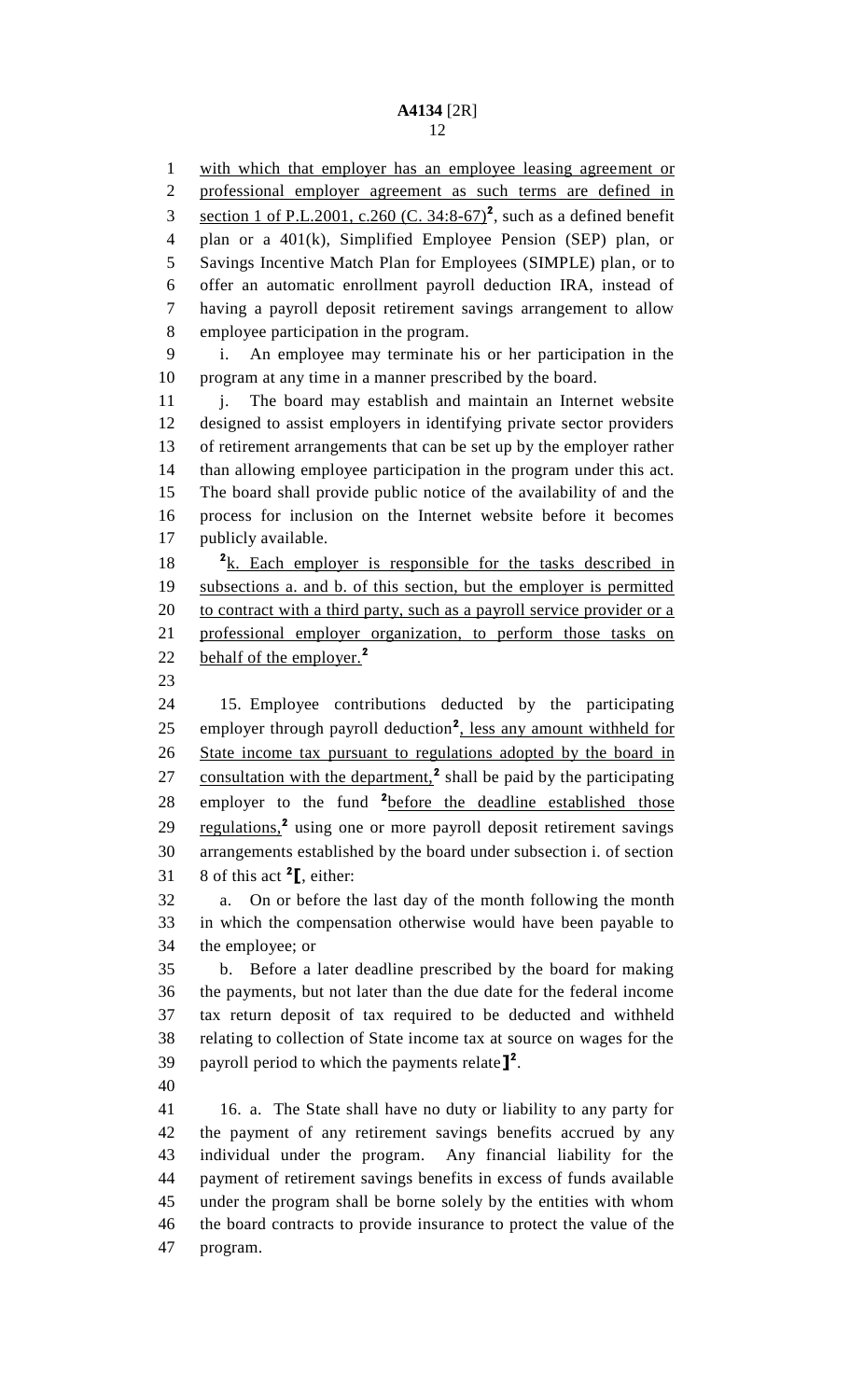b. No State entity, board, commission, or agency, or any officer, employee, or member thereof is liable for any loss or deficiency resulting from particular investments selected under this act, except for any liability that arises out of a breach of fiduciary duty under section 7 of this act.

17**<sup>2</sup>** . **2** 7 a. Participating employers shall not have any liability for an employee's decision to participate in, or opt out of, the program or for the investment decisions of the board or of any enrollee.

10 b. <sup>1</sup>The program is not an employer-sponsored plan and it is not 11 operated or administered by the employer.<sup>1</sup> A participating employer shall not be a fiduciary, or considered to be a fiduciary, 13 over the program<sup>1</sup>, and shall not be liable with regard to investment 14 returns, program design, and benefits paid to program participants<sup>1</sup>. A participating employer shall not bear responsibility for the administration, investment, or investment performance of the 17 program<sup>1</sup>, or for any required or permitted communications between 18 participating employees and program administrators<sup>1</sup>. <sup>1</sup>[A participating employer shall not be liable with regard to investment returns, program design, and benefits paid to program participants.**]** Nothing herein shall relieve employers from their responsibility for enrolling employees and transmitting or arranging for transmission of payroll deductions to the program in the manner required by sections 14 and 15 of this act, distributing materials to employees in the manner required by section 13 this act, establishing an open enrollment period in the manner required by section 14 of this act, 27 or reporting information relevant to their compliance with this act in the manner required by section 19 of this act. **1** 

18. a. The board shall annually submit <sup>1</sup>to the Governor and the department, and to the Legislature pursuant to section 2 of 32 P.L.1991, c.164 (C.52:14-19.1)<sup>1</sup>:

 (1) an audited financial report, prepared in accordance with generally accepted accounting principles, on the operations of the program for each calendar year, to be submitted no later than July 1 of the following year **<sup>1</sup> [**to the Governor, and to the Legislature 37 pursuant to section 2 of P.L.1991, c.164 (C.52:14-19.1)<sup>1</sup>; and

 (2) a report prepared by the board, including, but not limited to, a summary of the benefits provided by the program, the number of enrollees in the program, the percentage and amounts of investment options and rates of return, fees paid to any vendors or contractors for purposes of implementing or operating the program, and other information that is relevant to make a full, fair, and effective disclosure of the operations of the program and the fund.

 The annual audit shall be made by an independent certified public accountant and shall include, but is not limited to, direct and indirect costs attributable to the use of outside consultants,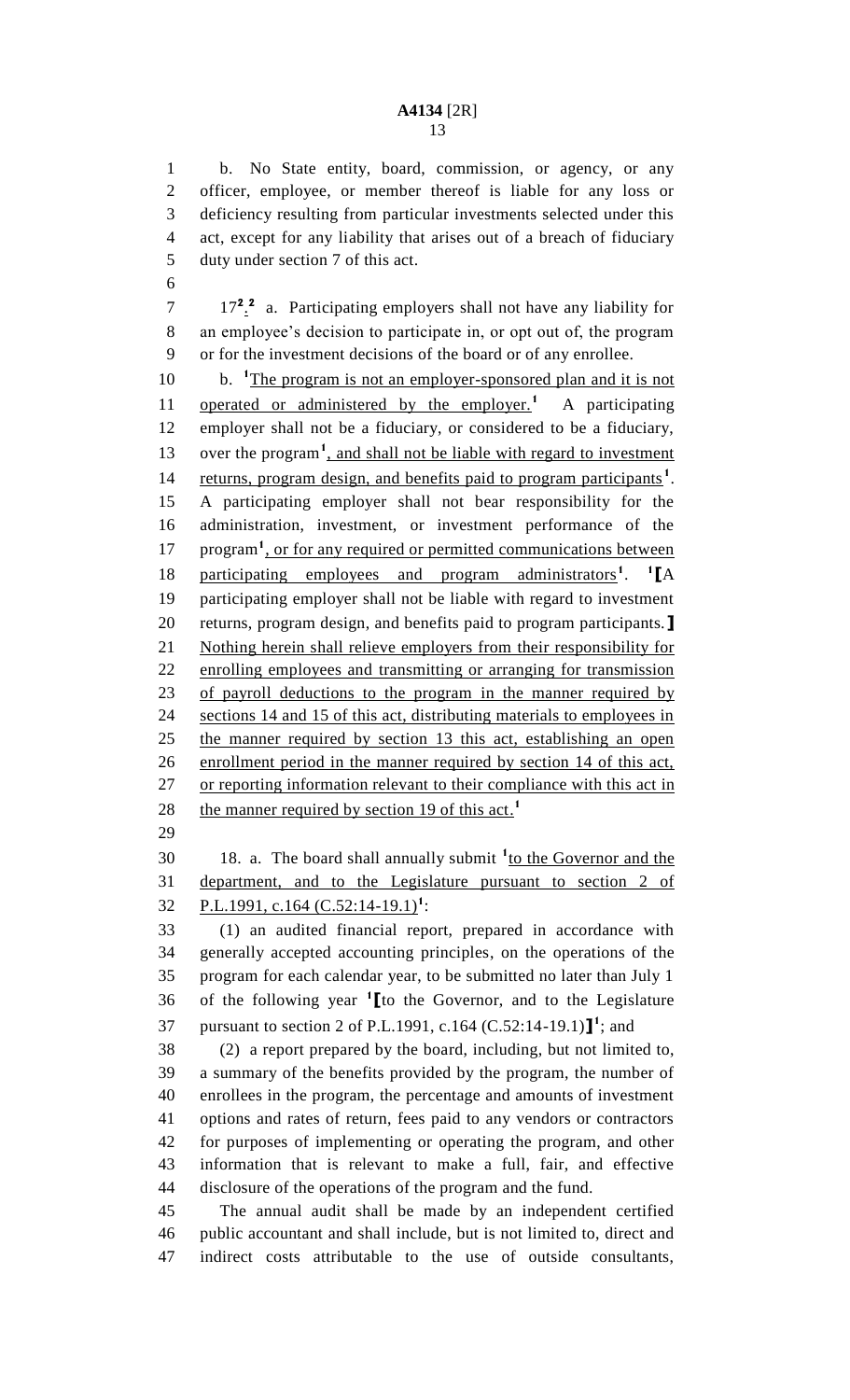independent contractors, and any other persons who are not State employees for the administration of the program. <sup>1</sup>The department shall make available to the public on its Internet website all reports provided to the department pursuant to this subsection.**<sup>1</sup>** b. In addition to any other statements or reports required by law, the board shall provide periodic reports at least annually to participating employers, reporting the names of each enrollee employed by the participating employer and the amounts of 10 contributions made [by] through<sup>2</sup> the participating employer on 11 behalf of each employee <sup>2</sup> pursuant to automatic payroll deductions 12 and contributions<sup>2</sup> during the reporting period, as well as to enrollees, reporting contributions and investment income allocated to, withdrawals from, and balances in their program accounts for the reporting period. The reports may include any other information regarding the program as the board determines is appropriate. 19. a. An employer who fails without reasonable cause to enroll any employee who has not opted out of participation in the program within the time prescribed under section 14 of this act shall be subject to: (1) for the first calendar year during which at any point a violation occurs, a written warning by the department; (2) for the second calendar year during which at any point a violation occurs, a fine of \$100; (3) for the third and fourth calendar year during which at any point a violation occurs, a fine of \$250 for each employee who was neither enrolled in nor opted out of participation in the program; and (4) for the fifth and any subsequent calendar year during which at any point a violation occurs, a fine of \$500 for each employee who was neither enrolled in nor opted out of participation in the program. b. An employer who collects employee contributions but fails to remit any portion of the contributions to the fund shall be subject to a penalty of \$2,500 for a first offense, and \$5,000 for the second and each subsequent offense. c. After a determination that an employer is subject to penalty pursuant to this section, the department shall issue a notice of proposed penalty to the employer. For purposes of subsection a. of this section, the notice issued by the department to the employer shall state the number of employees for which the penalty is proposed under paragraph (3) or (4) of subsection a. of this section and the total amount of penalties proposed. For purposes of subsection b. of this section, the department shall issue a notice of proposed penalty to the employer stating the total amount of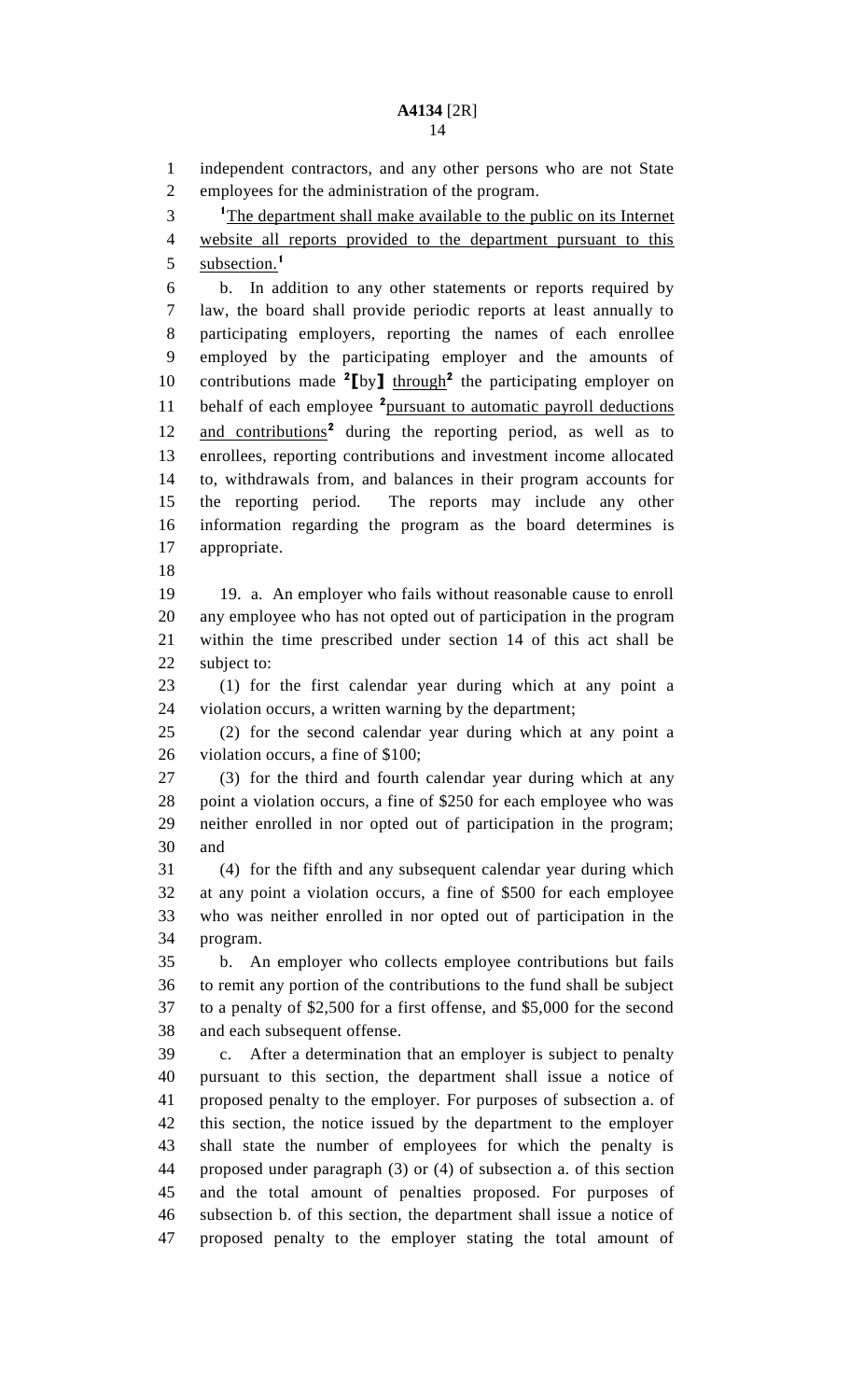penalties proposed under subsection b. of this section. Upon the expiration of 90 days after the date on which a notice of proposed penalty was issued, the penalties specified therein shall be deemed assessed, unless the employer had filed a protest with the department under subsection d. of this section. If, within 90 days after the date on which the notice of proposed penalty was issued, a protest is filed under subsection d. of this section, the penalties specified in the notice shall be deemed assessed when the decision of the department with respect to the protest is final.

 d. A written protest against the proposed penalty shall be filed with the department in a form prescribed by the department, setting forth the grounds on which the protest is based. If a protest is filed within 90 days after the date the notice of proposed penalty is issued, the department shall reconsider the proposed penalty and shall grant the employer a hearing. As soon as practicable after a reconsideration and hearing of the protest filed by the employer, the department shall issue a notice of decision to the employer, setting forth the department's findings of fact and the basis of decision. The decision of the department shall become final.

 e. As soon as practicable after the penalties specified in a notice of proposed penalty are deemed assessed, the department shall give notice to the employer liable for any unpaid portion of the penalty, stating the amount due and demanding payment. The department shall provide a payment plan to employers for purposes of complying with the demand of payment for the penalty.

 f. An employer who has overpaid a penalty assessed under this section may file a claim for refund with the department. A claim shall be in writing in a form prescribed by the department and shall state the specific grounds upon which it is founded. As soon as practicable after a claim for refund is filed, the department shall examine it and either issue a refund or issue a notice of denial. If a protest is filed, the department shall reconsider the denial and grant the employer a hearing. As soon as practicable after the reconsideration and hearing, the department shall issue a notice of decision to the employer. The notice shall set forth briefly the department's findings of fact and the basis of decision in each case decided in whole or in part adversely to the employer. A denial of a claim for refund shall be final 90 days after the date of issuance of the notice of the denial, except for those amounts denied as to which the employer has filed a protest with the department. If a protest has been timely filed, the decision of the department shall become final.

 g. No notice of proposed assessment shall be issued with respect to a calendar year after June 30 of the fourth subsequent calendar year. No claim for refund may be filed more than one year after the date of payment of the amount to be refunded.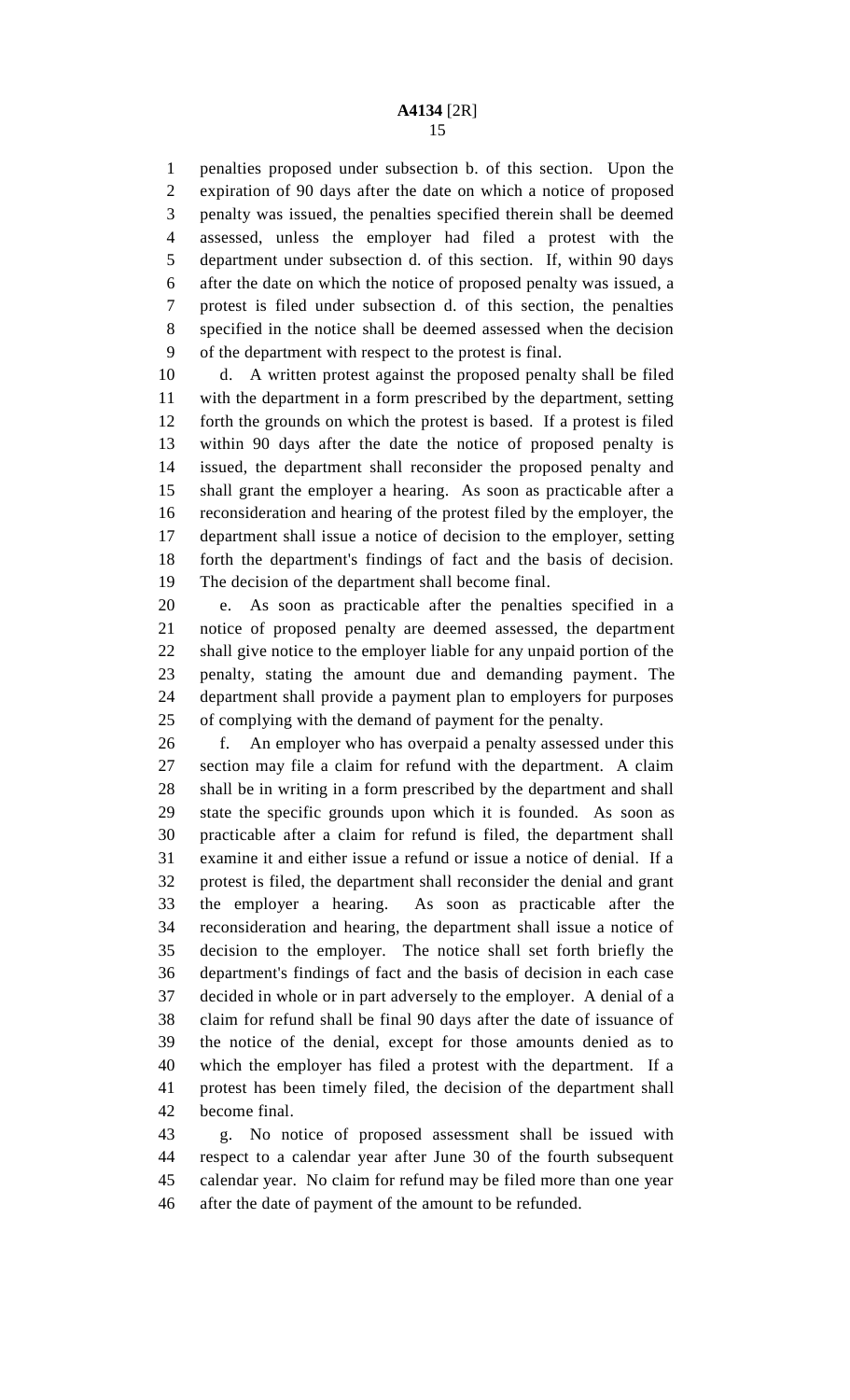h. Whenever a notice is required by this section, it shall be issued by first class mail addressed to the person concerned at the person's last known address.

 i. All books and records and other papers and documents relevant to the determination of any penalty due under this section shall, at all times during business hours of the day, be subject to inspection by the department or the department's authorized representatives.

 j. The department shall require employers to report information relevant to their compliance with this act on their State income tax return. Failure to provide the compliance information requested shall not cause the income tax return to be treated as unprocessable for purposes of the applicable tax law.

 k. For purposes of any provision of State law allowing the department or any other agency of this State to offset an amount owed to a taxpayer against a tax liability of that taxpayer or allowing the department to offset an overpayment of tax against any liability owed to the State, a penalty assessed under this section shall be deemed to be a tax liability of the employer and any refund due to an employer shall be deemed to be an overpayment of tax of the employer.

 l. Except as provided in this subsection, all information received by the department from returns filed by an employer or from any investigation conducted under the provisions of this act shall be confidential, except for official purposes within the department or pursuant to official procedures for collection of penalties assessed under this act. No provision of this subsection shall be construed as prohibiting the department from publishing or making available to the public reasonable statistics concerning the operation of this act wherein the contents of returns are grouped into aggregates in such a way that the specific information of any individual employer shall not be disclosed. No provision of this subsection shall be construed as prohibiting the department from divulging information to an authorized representative of the employer or to any person pursuant to a request or authorization made by the employer or by an authorized representative of the employer.

 m. The department may charge the board a reasonable fee for its costs in performing its duties under this section to the extent that those costs have not been recovered from penalties imposed under this section.

 n. This section shall become operative nine months after the board notifies the department that the program has been implemented. Upon receipt of the notification from the board, the department shall immediately post on its Internet website a notice stating that this section is operative and the date that it is first operative. This notice shall include a statement that, rather than enrolling employees in the program under this act, employers may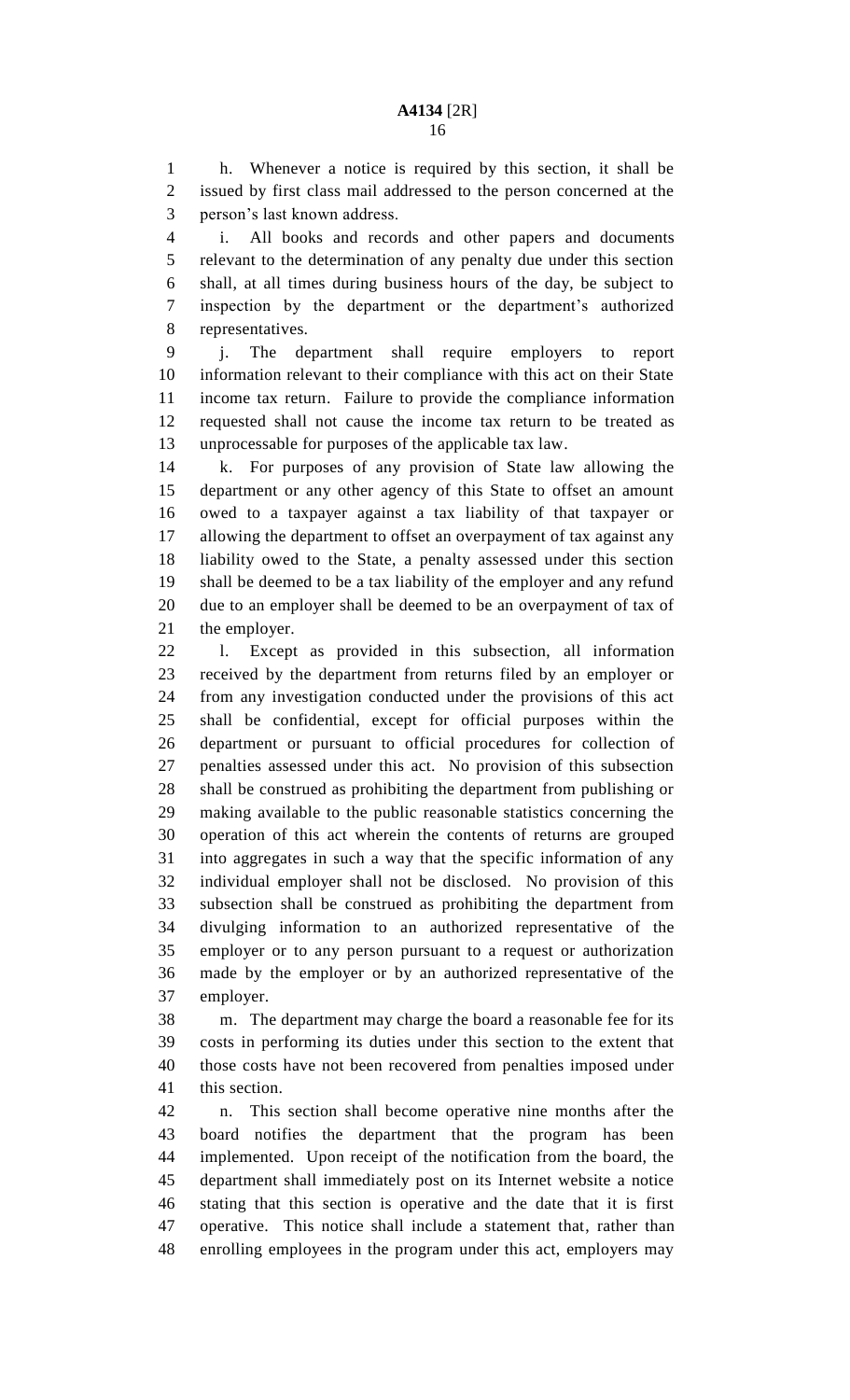1 sponsor <sup>2</sup><u>or provide coverage under</u><sup>2</sup> an alternative arrangement, including, but not limited to, a defined benefit plan, 401(k) plan, a Simplified Employee Pension (SEP) plan, a Savings Incentive 4 Match Plan for Employees (SIMPLE) plan, <sup>2</sup>a plan sponsored by an employee leasing company or professional employer organization with which the employer has an employee leasing agreement or professional employer agreement as such terms are defined in 8 section 1 of P.L.2001, c.260 (C.34:8-67),<sup>2</sup> or an automatic payroll deduction IRA offered through a private provider. The board shall provide a link to the vendor Internet website described in subsection j. of section 14 of this act. 20. The board, in consultation with the department, shall adopt, pursuant to the "Administrative Procedure Act," P.L.1968, c.410 (C.52:14B-1 et seq.), any rules and regulations as may be necessary 16 for the implementation of this act. **[**21. If the board does not obtain adequate funds to implement the program within the time frame set forth under section 14 of this act, the board may delay the implementation of the program.**] 2**  $\frac{2}{2}$  **[22.]**  $\frac{21}{2}$  **[The board shall request in writing an opinion or**  ruling from the appropriate entity with jurisdiction over the federal "Employee Retirement Income Security Act of 1974," 29 U.S.C. s.1001 et seq. regarding the applicability of that act to the program. The board shall not implement the program if the IRA arrangements offered under the program fail to qualify for the favorable federal income tax treatment ordinarily accorded to IRAs under the Internal Revenue Code or if it is determined that the program is an employee benefit plan and State or employer liability is established under the "Employee Retirement Income Security Act of 1974," 29 U.S.C. 32 s.1001 et seq.  $\int_0^2 \frac{a}{2} \ln a \, d\theta$  is the sentence, paragraph, section or other part of the act shall be adjudged by any court of competent jurisdiction to be invalid, including any judgment made pursuant to R.S.1:1-10 that the part is unconstitutional, invalid, or inoperative, the judgment shall not affect, impair or invalidate the remainder of this act, but shall be confined in its operation to the clause, sentence, paragraph, section or other part directly involved in the controversy in which the judgment shall have been rendered.**<sup>1</sup>** b. Notwithstanding the provisions of any other law to the contrary, the value of assets in an individual's account under the

 program shall not be regarded as assets for the purposes of determining eligibility for benefits or the amount of benefits to be provided pursuant to any State or federal law, except that, if the federal law expressly requires that the assets in the accounts be regarded as assets for those purposes, the assets may be taken into 47 consideration when determining eligibility benefits or the amount of